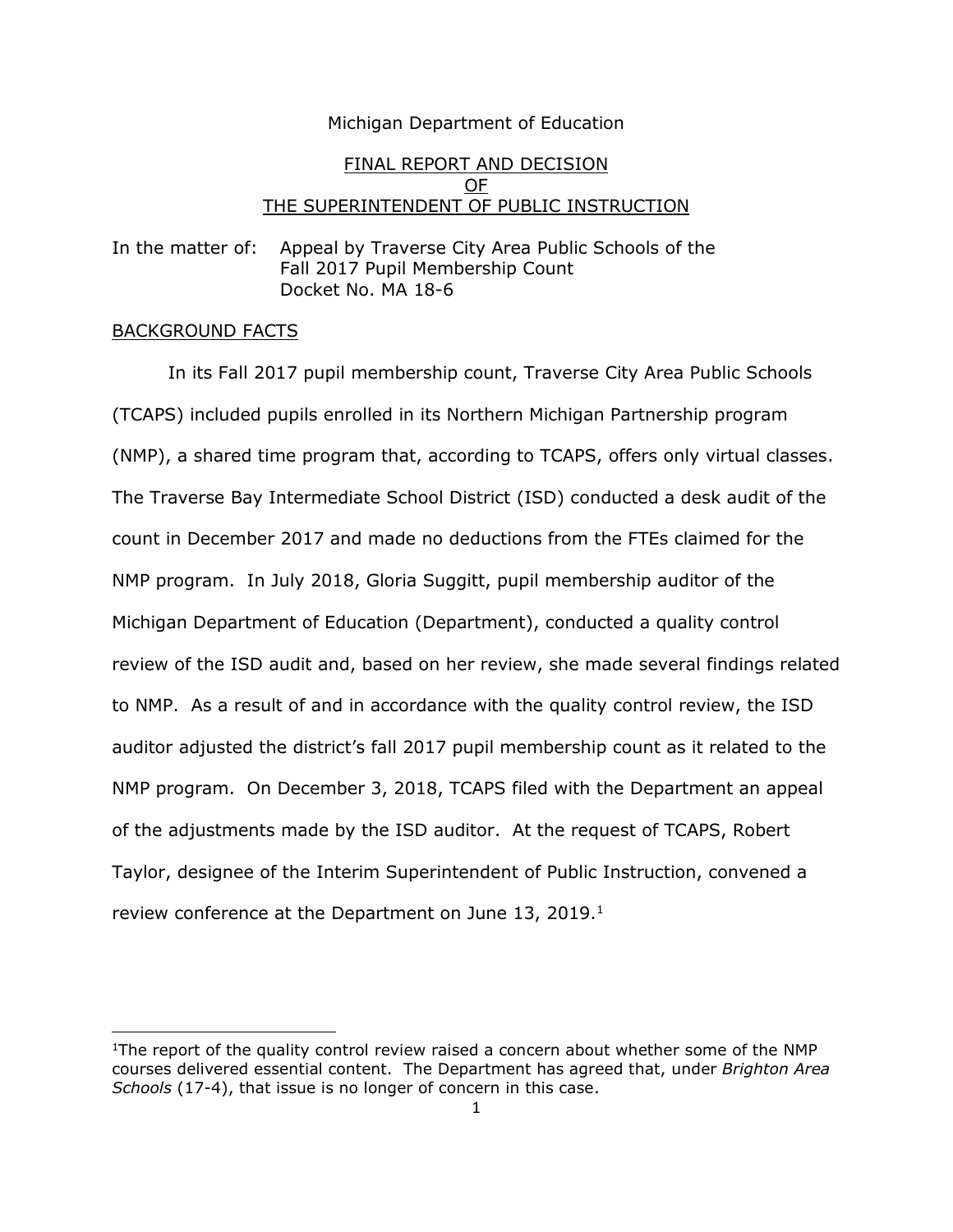#### DISCUSSION

 $\overline{\phantom{a}}$ 

At the outset, I address TCAPS' argument that the Department is without authority to conduct quality control reviews of intermediate school district audits of local districts' pupil membership counts.

The Department has supervisory authority over the distribution of state school aid and is responsible for ensuring that state aid funds are disbursed in accordance with legal requirements. MCL 388.1615, 388.1618. To enable the Department to fulfill its responsibility to determine the reasonableness of state aid expenditures, to determine if a district has received the proper amount of state aid funds, and to verify compliance with the State School Aid Act, the Legislature conferred on the Department specific statutory authority to conduct audits of local districts' pupil accounting records and to direct such audits by designees of the Department. MCL 388.1615(4), 388.1618(4)(a). In addition, the Legislature requires that local districts retain pupil accounting records for the current and the three immediately preceding fiscal years and that those records comply with the Pupil Accounting Manual and the Pupil Membership Auditing Manual published by the Department. MCL 388.1618(4)(a) and (d). This statutory authority clearly supports the quality control review conducted by the Department in this case.

In addition, I find that quality control reviews are both reasonable and prudent. The practice of conducting such reviews conforms with both standard accounting practice<sup>2</sup> and with the findings set forth in the 2005 Auditor General performance audit of the Department's pupil membership accounting and auditing

 $2$  At the review conference in this matter, Paul Soma, TCAPS superintendent, stated that, as a certified public accountant, he recognizes the need for quality control reviews.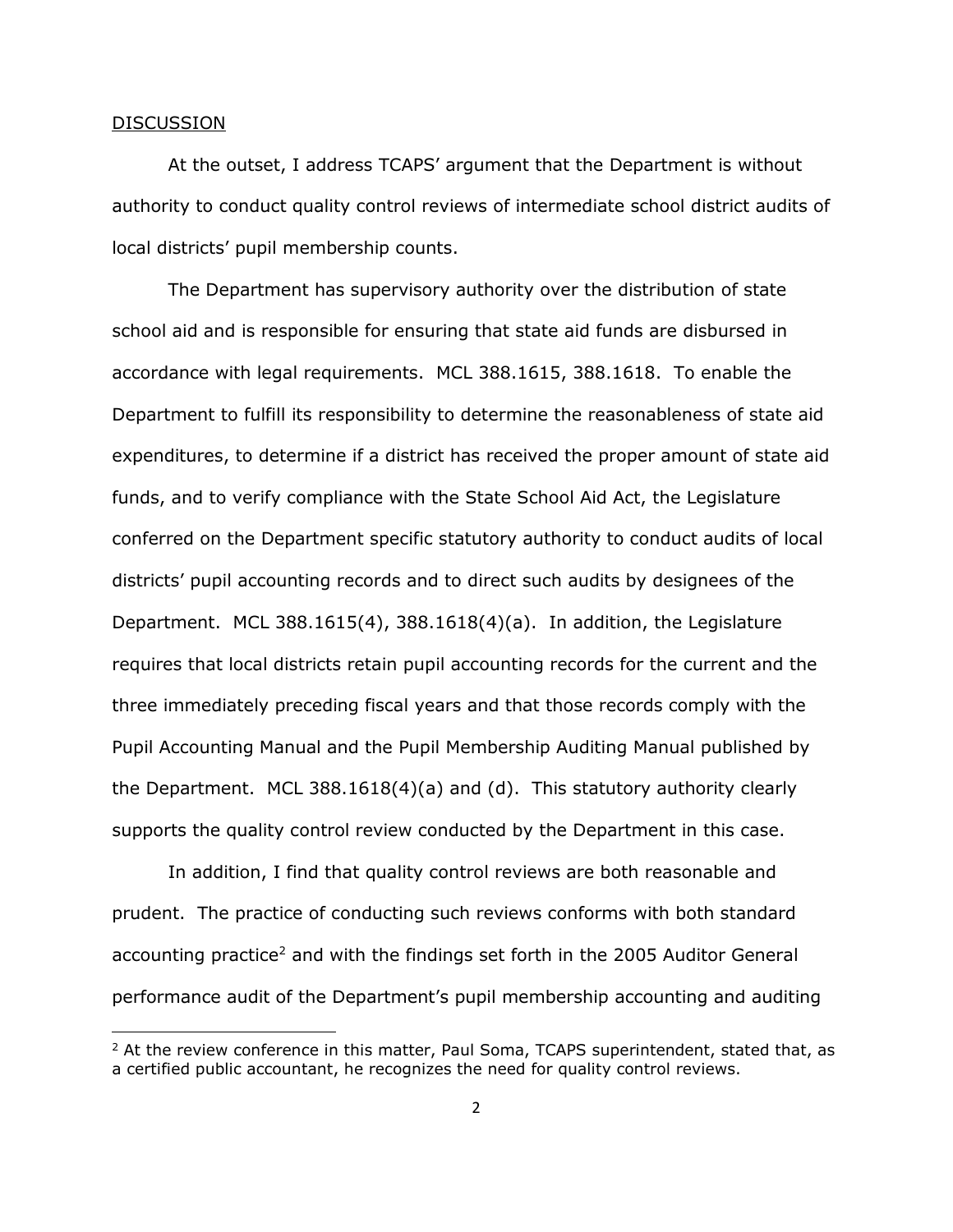procedures.<sup>3</sup> As recognized by the Auditor General in 2005, the Department has "oversight responsibility to ensure that the distribution of State school aid funding is based on reliable and verified pupil membership counts submitted by local school districts." At the time of the Auditor General performance audit, the Department had discontinued its conduct of quality control reviews of pupil membership audits. The Auditor General recommended resumption of the process to help ensure the Department's consistent evaluation of pupil membership accounting and auditing functions and its identification of appropriate corrective action when it finds material noncompliance. In 2005, the Department resumed quality control reviews, which provide training and technical assistance to pupil membership auditors and foster uniformity in the application of legal requirements across the state.

In support of its challenge to the quality control review in this case, TCAPS notes that the ISD auditor's December 2017 desk audit of the district's Fall 2017 pupil membership count for NMP resulted in no FTE deductions. (TCAPS letter dated June 10, 2019 (Attachments D and E)). In response to the quality control review, however, the ISD auditor stated that the NMP program was new in the 2017-2018 school year and that it raised many questions from an auditing perspective. She stated that she initially audited the district to the best of her ability but that she agreed with the findings of the quality control review. In my judgment, the ISD auditor's candid observations lend support to the conclusion that, in addition to being statutorily authorized, the quality control review process serves a reasonable and important role in ensuring compliance with legal requirements and uniformity across school districts.

 $\overline{\phantom{a}}$ 

<sup>3</sup> [https://audgen.michigan.gov/finalpdfs/04\\_05/r3140004.pdf](https://audgen.michigan.gov/finalpdfs/04_05/r3140004.pdf)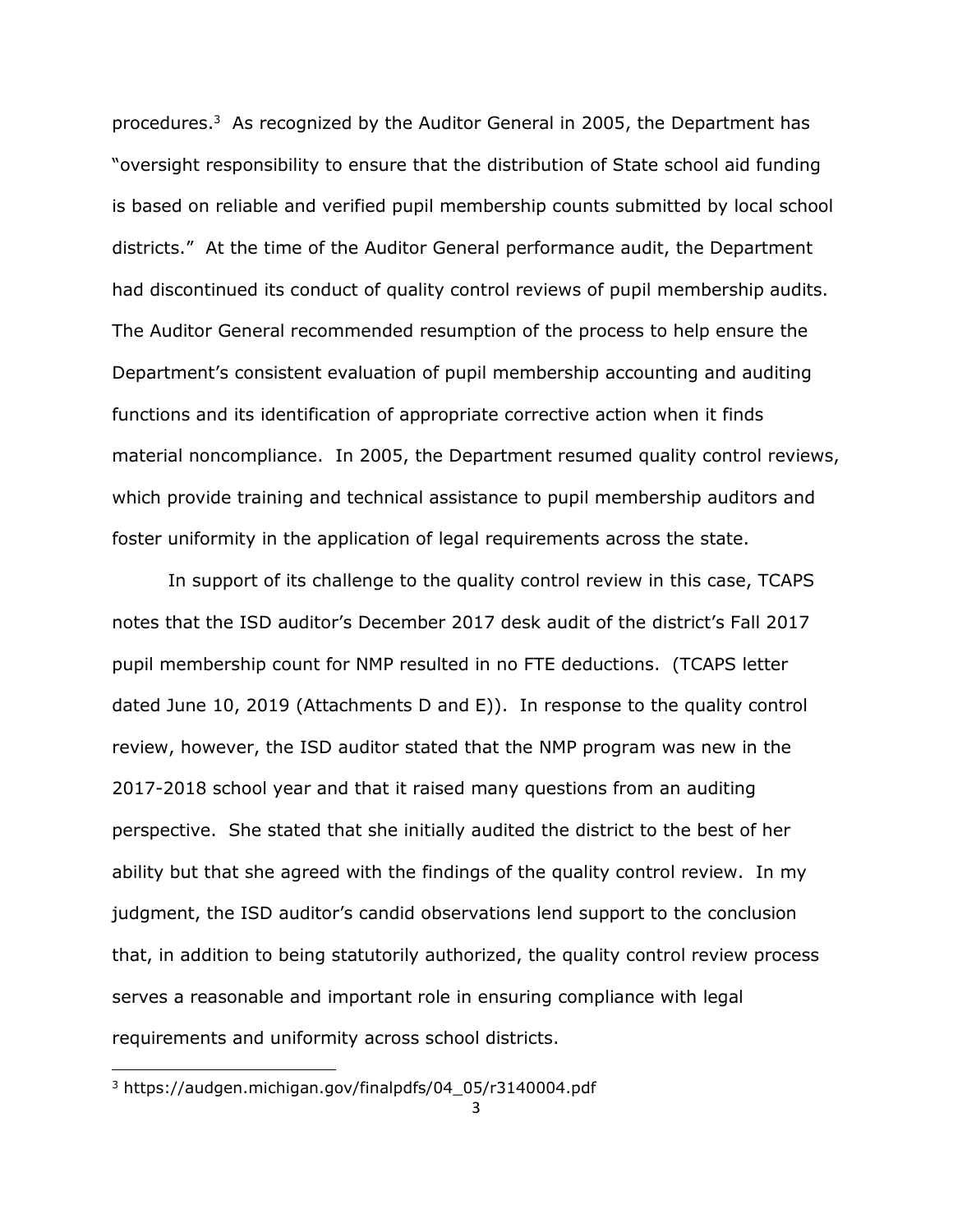TCAPS points out that, until recently, the Pupil Accounting Manual and the Pupil Membership Auditing Manual did not specifically discuss appeals of audit adjustments that follow quality control reviews. I am not persuaded that this fact supports the district's challenge to the Department's authority to conduct such reviews under the State School Aid Act. Specific mention of quality control reviews in the manuals was prompted by a Department decision that appeals following such reviews, which were always available using the Department's two-step appeal process, would be heard directly by the Superintendent of Public Instruction, skipping the first step in the appeal process. Revision of the appeal process had no effect on the Department's authority to conduct quality control reviews; that authority, for the reasons discussed above, preceded the recent amendments of the manuals.

For these reasons, I reject TCAPS' challenge to the Department's authority to conduct quality control reviews of pupil membership audits. I further find that the procedures in this case have comported with the requirements of due process in that TCAPS has been apprised of the issues and has had a meaningful opportunity to be heard. *Galien Township School District v Department of Education (On Remand)*, 310 Mich App 238, 243 (2015) (constitutionally sufficient procedures are those that provide notice, an opportunity to be heard, and an impartial decisionmaker). I find that the report of the quality control review provided notice of concerns about the availability of NMP classes to full-time TCAPS pupils and about TCAPS' computation of the appropriate amount of FTE to be claimed for each NMP pupil. Post-review conference communication between the designee of the Superintendent of Public Instruction and TCAPS made it clear that the availability

4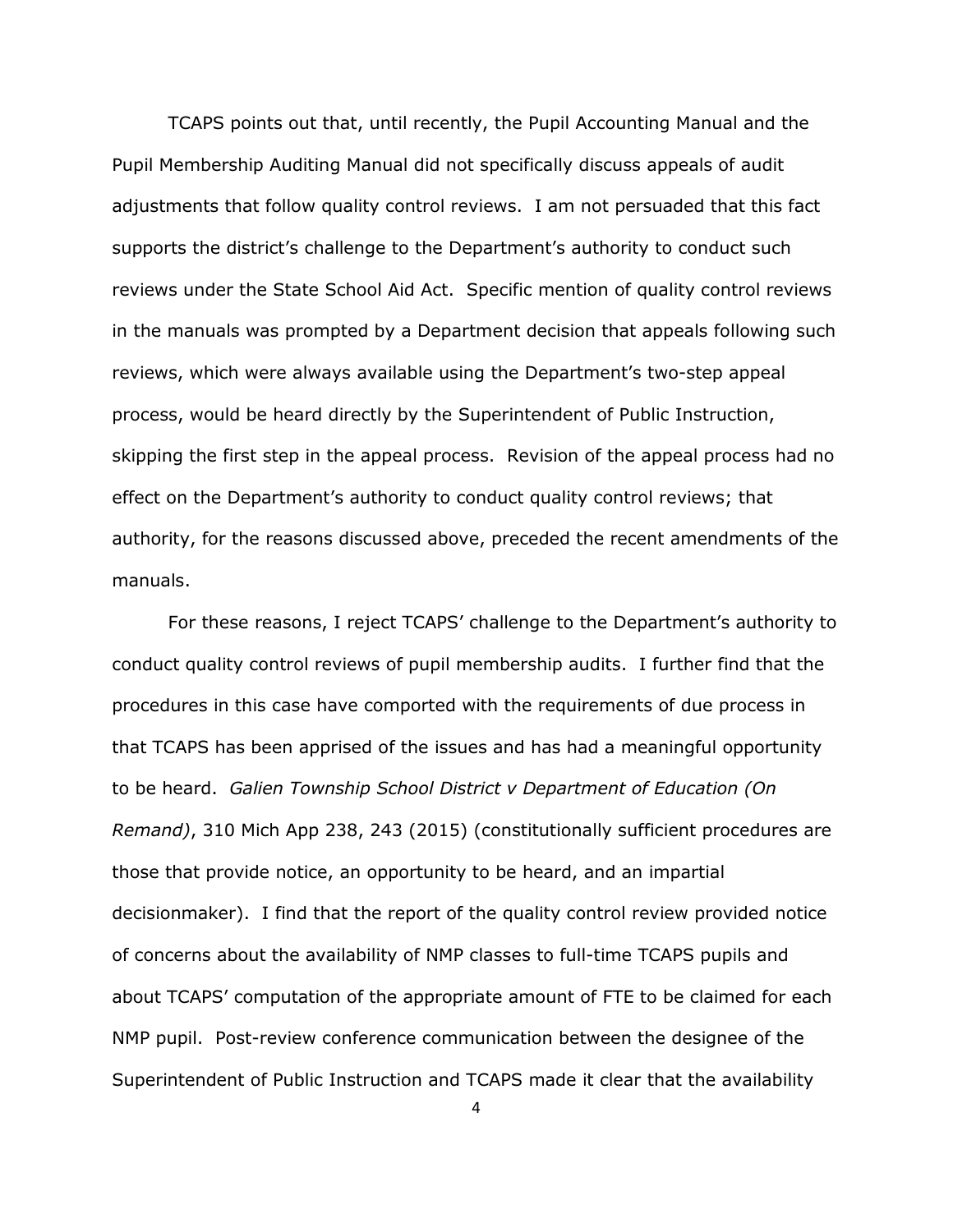issue and the FTE calculation issue were under consideration, and TCAPS was given ample opportunity to provide documentation to the Superintendent of Public Instruction related to those issues.<sup>4</sup> Thus, even if, as TCAPS argues, the district did not have adequate notice and an opportunity to respond during the quality control review process in this case, I find that any alleged weaknesses in the process have been cured in the course of this final review of the ISD's FTE adjustments, when TCAPS has been fully apprised of the bases for FTE adjustments and has been given ample opportunity to submit additional documentation in support of its claimed Fall 2017 membership. *Id*. at 245 (any alleged deficiencies occurring during the first level of review were cured on appeal to the superintendent of public instruction, where the school district was fully apprised of the nature of challenges to its claimed membership and was given an ample opportunity to present its arguments and supporting documentation).<sup>5</sup>

TCAPS asserts that the NMP program in Fall 2017 was a virtual program, $6$ with an "optional" in-person meeting of each class at Interlochen Community

 $\overline{a}$ 

<sup>&</sup>lt;sup>4</sup> I exercised my discretion in this case to allow submission of additional documentation following the review conference. See *Suttons Bay Public Schools* (MA 14-2) (superintendent of public instruction has discretion to consider documentation belatedly submitted by a school district).

<sup>&</sup>lt;sup>5</sup> The extent to which TCAPS was given an opportunity to present documentation to Ms. Suggitt or to the ISD auditor between the initiation of the quality control review and issuance of the revised ISD audit narrative is not established in the record. In my judgment, providing such an opportunity is sound practice and reflects the collaborative spirit that should prevail between districts and the Department in matters of pupil membership counts.

 $6$  See MCL 388.1621f(14)(f):

<sup>&</sup>quot;Virtual course" means a course of study that is capable of generating a credit or a grade and that is provided in an interactive learning environment where the majority of the curriculum is delivered using the Internet and in which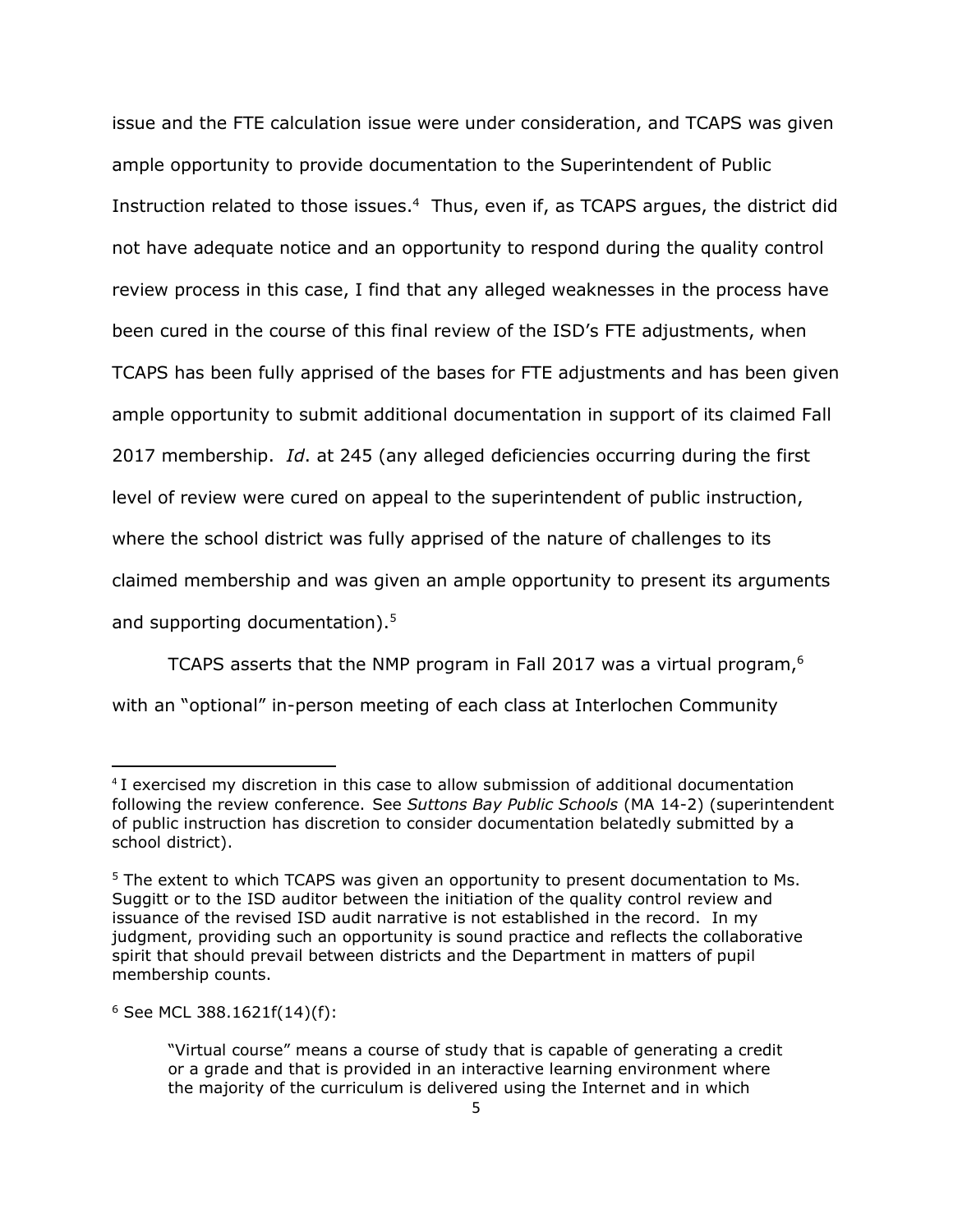School every Wednesday.<sup>7</sup> According to TCAPS, each of the classes consisted of five hours of online content every week. Documentation submitted by TCAPS verifies that it was treating the NMP program as a virtual program, with documentation of pupils' completion of activities for scheduled classes on count day proffered as satisfaction of the participation requirement applicable to online courses. See Section 5-O-D (page 5-O-D-2) of the 2017-2018 edition of the Pupil Accounting Manual and June 10, 2019 letter from TCAPS (Attachment N).

TCAPS provided no documentation, and does not claim, that any of the district's over 11,000 full-time pupils enrolled in any NMP course in Fall 2017. The program was attended only by home school pupils.

Section 166b of the State School Aid Act, MCL 388.1766b, requires, and required at all times relevant to this appeal, that shared time classes be available to full-time pupils in the same grade levels or age groups as the nonpublic school or home-school pupils enrolled in the classes. $8$  As stated in a memorandum that was issued to local and intermediate school district superintendents and public school academy directors in October 2017, the Department supports partnerships that offer legitimate courses and that try to meet the needs of all students. (Department of Education Memorandum #2017-111, dated October 5, 2017). The memorandum reiterated the statutory requirement of availability and informed

 $\overline{a}$ 

<sup>8</sup> 2016 PA 249, effective October 1, 2016; 2017 PA 108, effective October 1, 2017; 2017 PA 143, effective November 2, 2017; 2018 PA 265, effective October 1, 2018.

pupils may be separated from their instructor or teacher of record by time or location, or both.

 $7$  One exception was apparently the class entitled "Human Nature School," which met in person from 9:00 a.m. to 3:00 p.m. every Thursday at Grand Traverse Commons in Traverse City, with the final three weeks of the class being 100% online.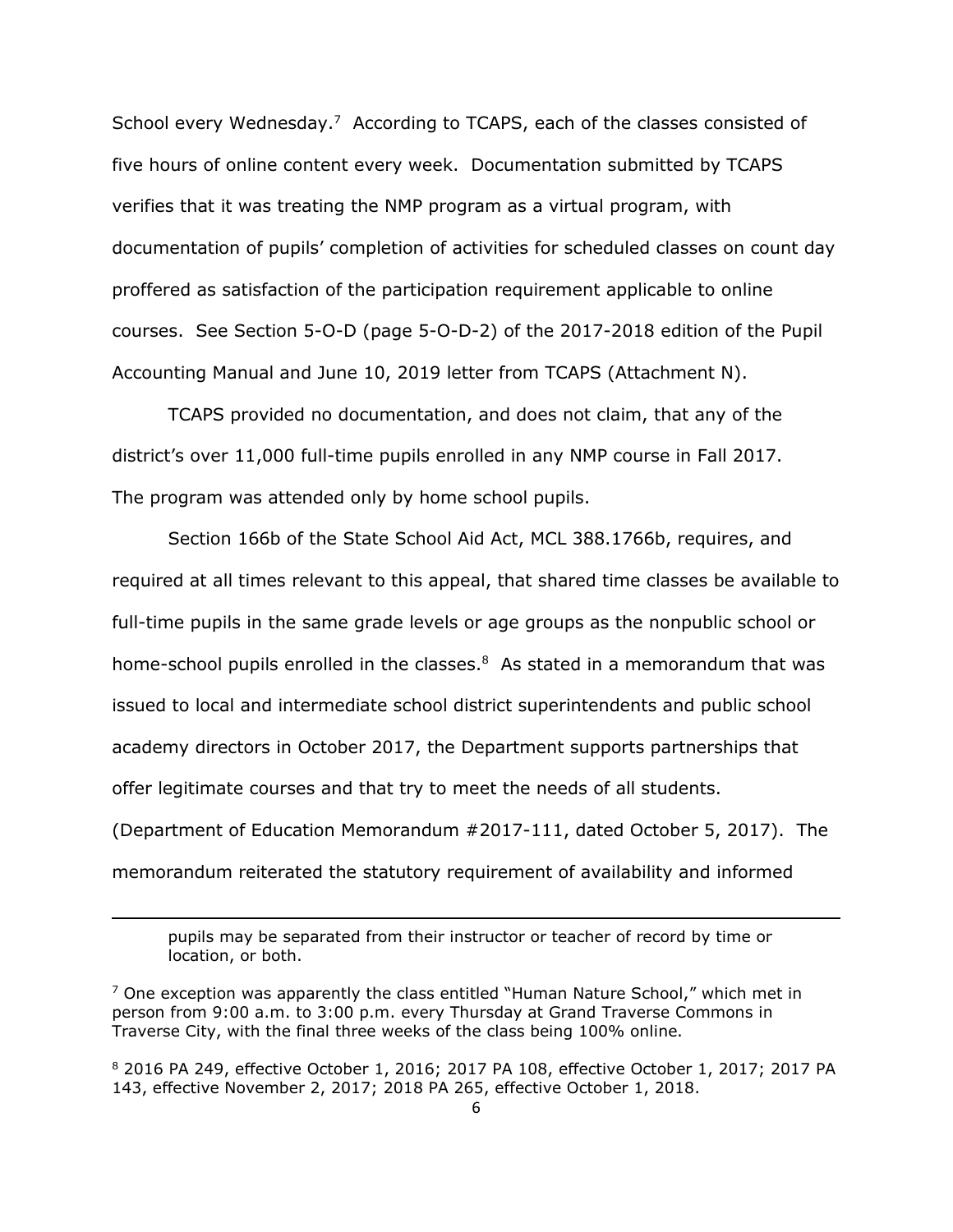superintendents and directors that Department staff are available to work with districts to ensure that programs and classes meet legal requirements.

The Legislature did not define "available" in the State School Aid Act. In the absence of a statutory definition, I find that it is appropriate, as courts have done, to apply the commonly understood meaning of the term, as reflected in ordinary dictionary definitions. See, e.g., *Adanalic v Harco National Insurance Co.*, 309 Mich App 173, 187 (2015) (appropriate to turn to dictionary definition of "available," a term used but not defined in the no-fault act, MCL 500.3106(2)). In *Adanalic*, for example, the Court of Appeals cited the definition of "available" in *Random House Webster's College Dictionary*. According to the 1997 edition of that dictionary, the definitions of "available" include: "suitable or ready for use; at hand," "readily obtainable; accessible," and "free or ready to be. . .employed." I also find instructive the Court of Appeals' construction of "available" in an insurance contract to mean "actually available," "actually accessible," and "reasonably available," "as opposed to that which is theoretically or hypothetically available." *Auto-Owners Insurance Co. v Leefers*, 203 Mich App 5, 11 (1993). In my judgment, these dictionary and judicial definitions reflect reasonable definitions of "available" as that term is used in MCL 388.1766b, including the requirement that such classes be available as a practical matter to all full-time pupils.

The burden of demonstrating satisfaction of all legal requirements to establish eligibility for state aid lies with the district claiming such eligibility. *Life Skills Center of Pontiac* (MA 12-2). Applying the commonly understood meanings of "available," I am troubled by several facts related to the issue of availability in this case. Notwithstanding that TCAPS asserts that all NMP classes were available to all

7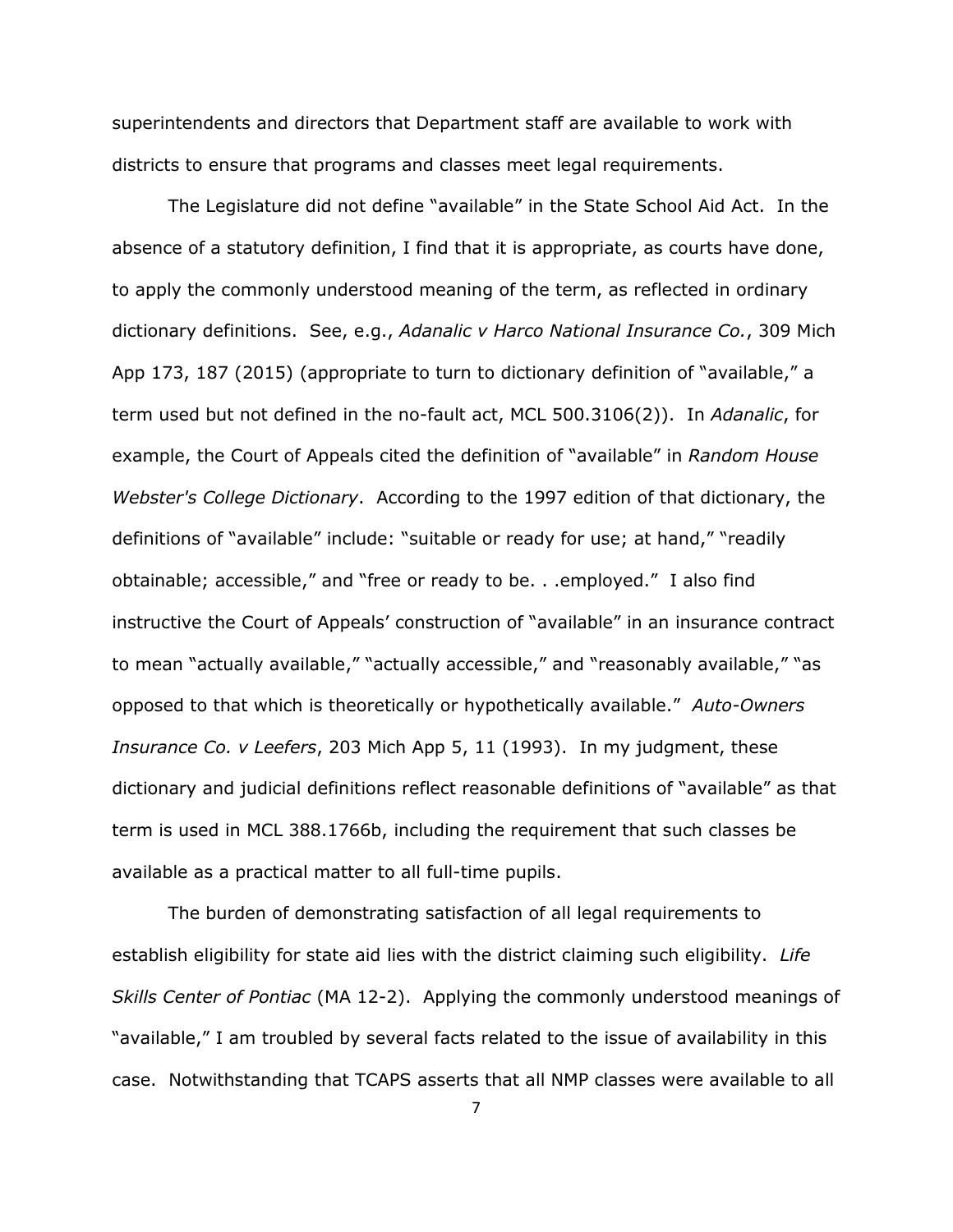pupils enrolled full-time in the district, the documentation provided to support that assertion is less than persuasive. TCAPS submitted June 24, 2017, and September 13, 2017 versions of the NMP section of the district's web site. That section was accessed by clicking the "Programs" tab on the district's web site and locating the NMP program among a long list of district programs. Although both versions of the NMP pages referred to NMP classes being "offered to all students," the June 24 version was reasonably interpreted to refer only to the home school pupils described in the immediately preceding paragraph, and there was no documentation that the September 13 version was in place before the start of the 2017-2018 school year. (TCAPS July 15, 2019 letter, Attachment C). TCAPS presented no documentation that it prominently showcased the availability of NMP classes to all full-time pupils in an online location that would be readily and easily seen by full-time pupils and their families. Nor did it present a course catalog that was readily available to all full-time pupils and their families that clearly listed all NMP classes and that clearly offered those classes to those pupils.

Because the NMP classes were virtual classes, the district was required to satisfy the requirements of section 21f of the State School Aid Act, MCL 388.1621f. Among the statutory requirements in place in Fall 2017 was that the classes be published in the district's catalog of board-approved courses or in the statewide catalog of virtual courses maintained by the Michigan Virtual University. MCL 388.1621f(1). TCAPS did not provide documentation of satisfaction of this requirement. In fact, an Internet search disclosed the Traverse City West Senior High School Course Selection Guide for 2017-2018 that included references to online courses but made no mention of NMP or any of the classes offered in the

8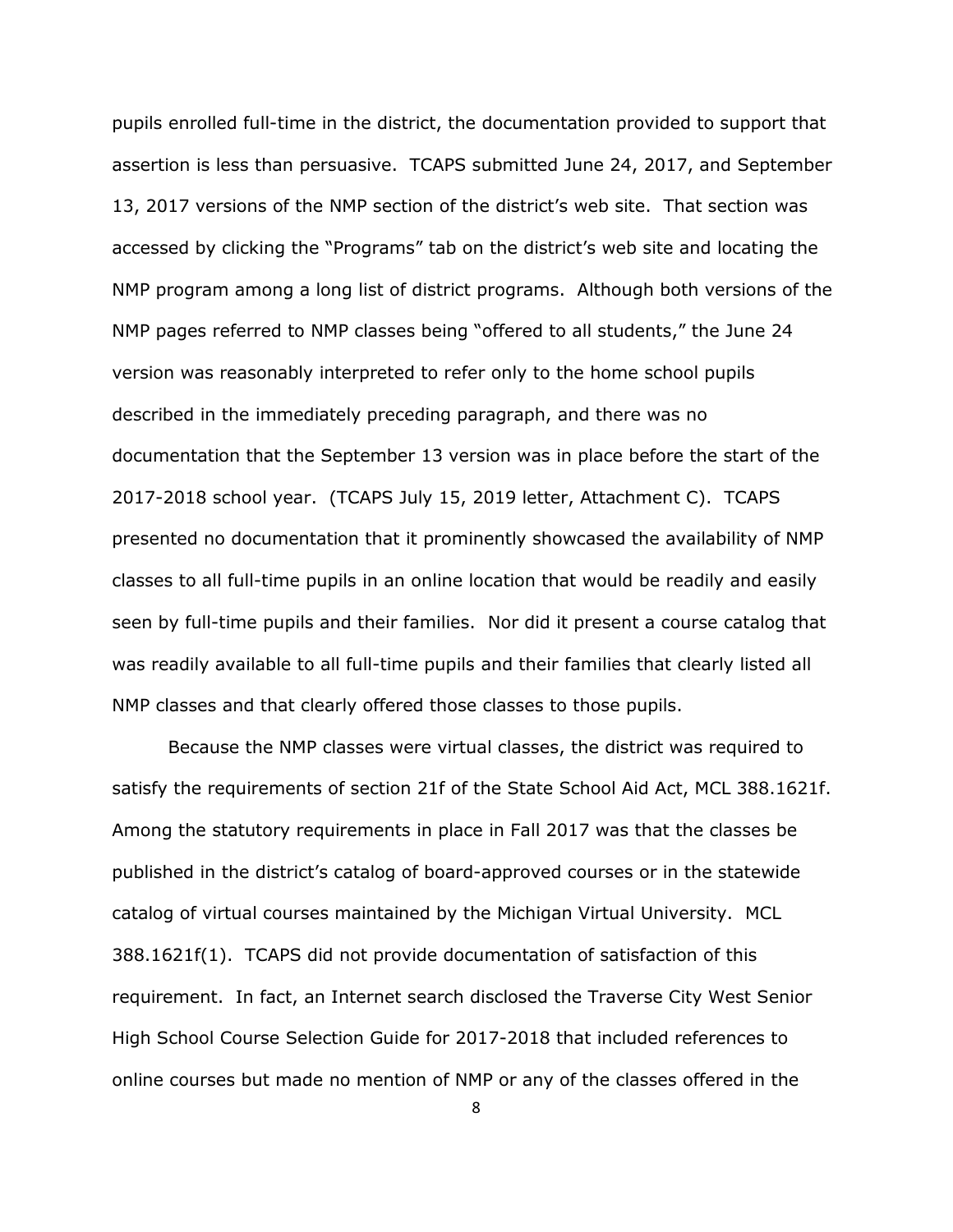NMP program. In addition, TCAPS provided no documentation in support of its assertion that, from the inception of the NMP program in 2017, the district widely advertised the availability of NMP classes to full-time pupils via mailings, brochures, and posters; in print and broadcast media reports; and on social media.

Regarding whether NMP classes were practically available to all full-time TCAPS pupils, I reiterate the absence of documentation that even one of TCAPS' over 11,000 full-time pupils enrolled in an NMP course in 2017-2018. The district provided no documentation of any plan that was in place in fall 2017 to accommodate full-time pupils who chose to enroll in NMP classes. For example, there was no documentation of a general plan regarding transportation of full-time pupils from each of the TCAPS elementary, middle, and high schools to the inperson "optional" NMP classes that took place on Wednesdays at Interlochen Community School, which is located at a considerable distance from many of TCAPS' school buildings. The class entitled "Human Nature School" that met on Thursdays at Grand Traverse Commons<sup>9</sup> presented similar transportation questions. Nor did the district submit documentation of a plan for how it would address the disruption in full-time pupils' regular schedules that would inevitably result from their participation in the NMP classes at Interlochen and Grand Traverse Commons or for how to ensure full-time pupils' fulfillment of district and state requirements for grade progression and graduation notwithstanding their absences due to attendance at NMP classes. Similarly, TCAPS submitted no documentation of a specific plan for making up instruction and assessments that would be missed by

 $\overline{a}$ 

 $9$  TCAPS provided no additional documentation about the location of this course, which appears to have been offered at a renovated public space on the grounds of the former Traverse City State Hospital near downtown Traverse City.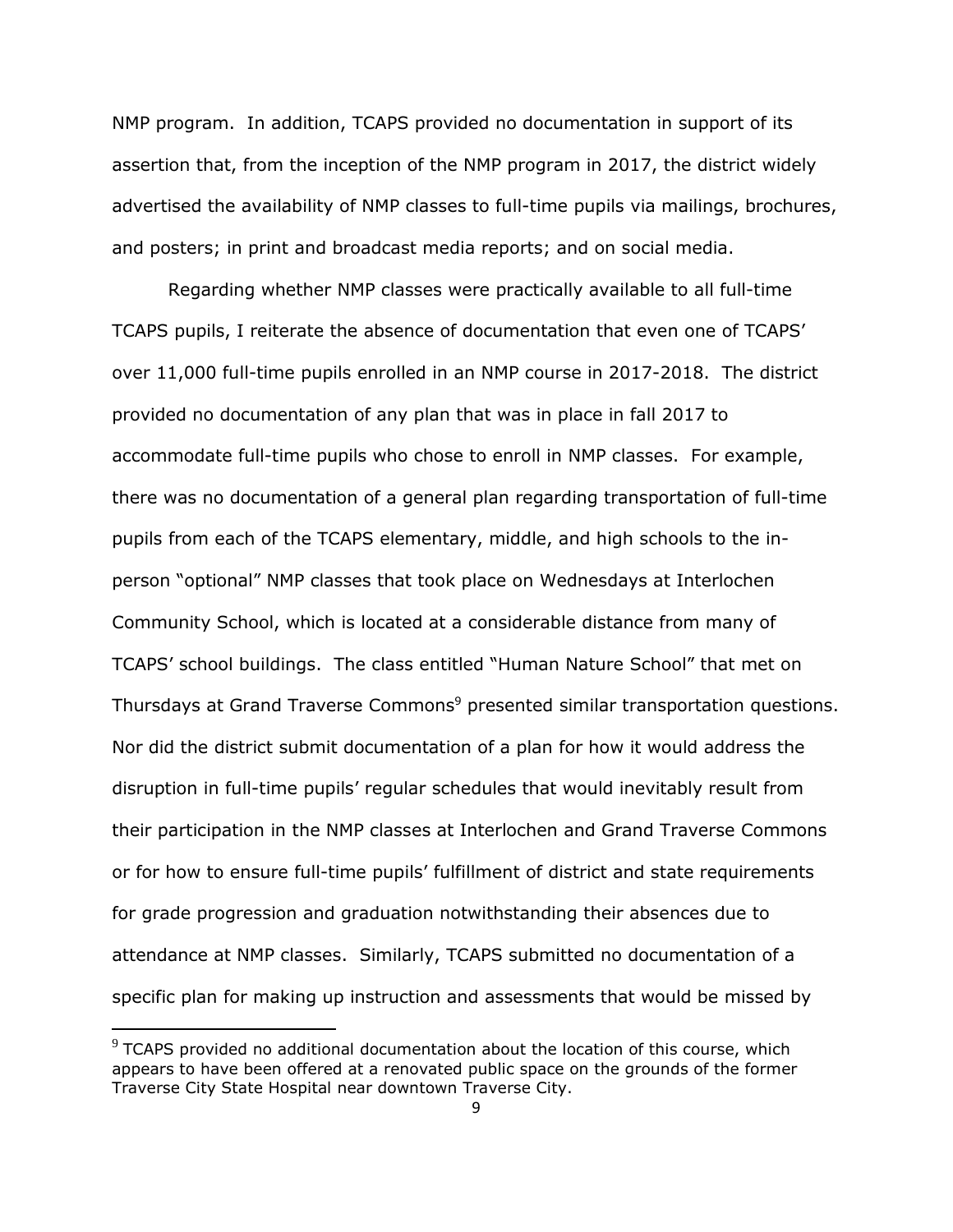full-time pupils who traveled to NMP classes or for enlisting the necessary services of teachers for those purposes.

My identification of deficiencies in TCAPS' submission is not intended to serve as a litmus test for resolution of the availability issue. In my judgment, the issue of availability must be determined on a case-by-case basis and I point out the deficiencies in this case only to highlight the lack of persuasive documentation submitted by TCAPS and to point out some ways in which an assertion of availability could possibly have been more persuasively supported.

Based on careful consideration of all documentation provided in this case, I find that, applying any reasonable definition of "available," TCAPS did not sustain its burden to establish that the NMP classes were available to all full-time TCAPS pupils as required by MCL 388.1766b. I find that TCAPS did not establish that the NMP classes were readily obtainable or accessible by all full-time pupils on the Fall 2017 count day. I also find that, even assuming that the NMP classes were theoretically available to all full-time pupils, they were not actually or reasonably available (i.e., not practically available) to them.

For these reasons, I deny TCAPS' appeal.

Although I find that the NMP courses were not available to full-time TCAPS pupils, I will briefly address the topic of the calculation of FTE for individual shared time pupils for individual classes. The minimum requirements for counting pupils in membership based on enrollment in online courses under MCL 388.1621f were found in Section 5-O-D of the 2017-2018 Pupil Accounting Manual. See MCL 388.1621f(13). According to the Pupil Accounting Manual (page 5-O-D-1), a virtual course could not generate more FTE than a comparable course if offered in a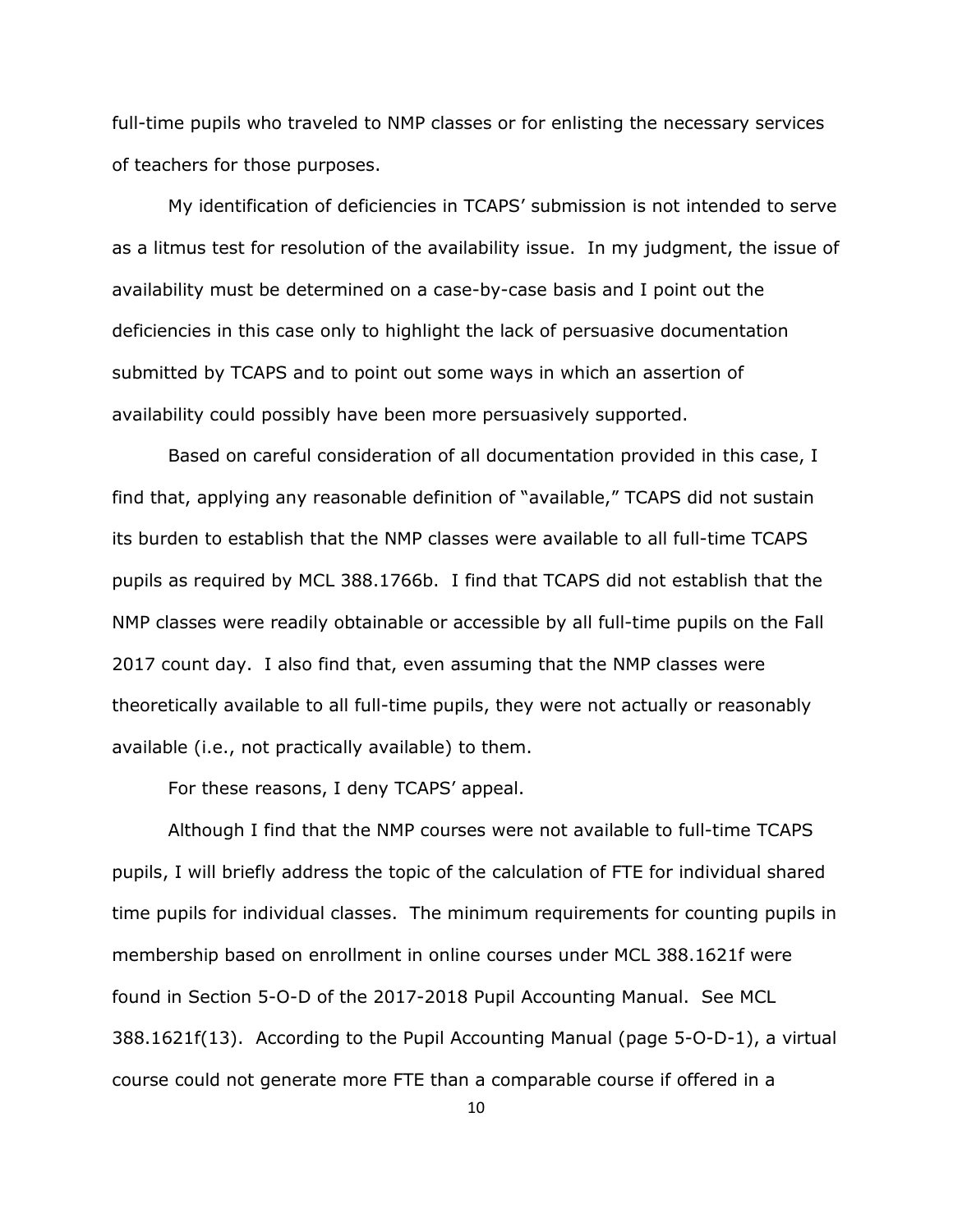traditional format; proration of FTE was required for courses that offered less instruction than comparable courses. See also Mich Admin Code, R 340.11. Because a shared time class could not generate more FTE than a comparable course offered in a traditional format, allowance of the typical FTE for comparable courses offered to a district's full-time elementary, middle school, and high school pupils may be appropriate if all other requirements are satisfied. At the elementary level, for example, a district cannot claim more FTE for a shared time pupil enrolled in nonessential courses than is scheduled for comparable "specials" courses for the district's full-time elementary pupils. If, for example, the elementary schedule for full-time pupils allows a total of 0.14 FTE for "specials," the maximum that the district can claim for a shared time elementary pupil enrolled in "specials" is a total of 0.14 FTE. As noted above, districts are required to maintain pupil accounting records for the current and three immediately preceding school years. MCL 388.1618(4)(a). This includes the obligation to maintain syllabi for online courses offered as part of a shared time program that meet the requirements of MCL 388.1621f(14)(g).